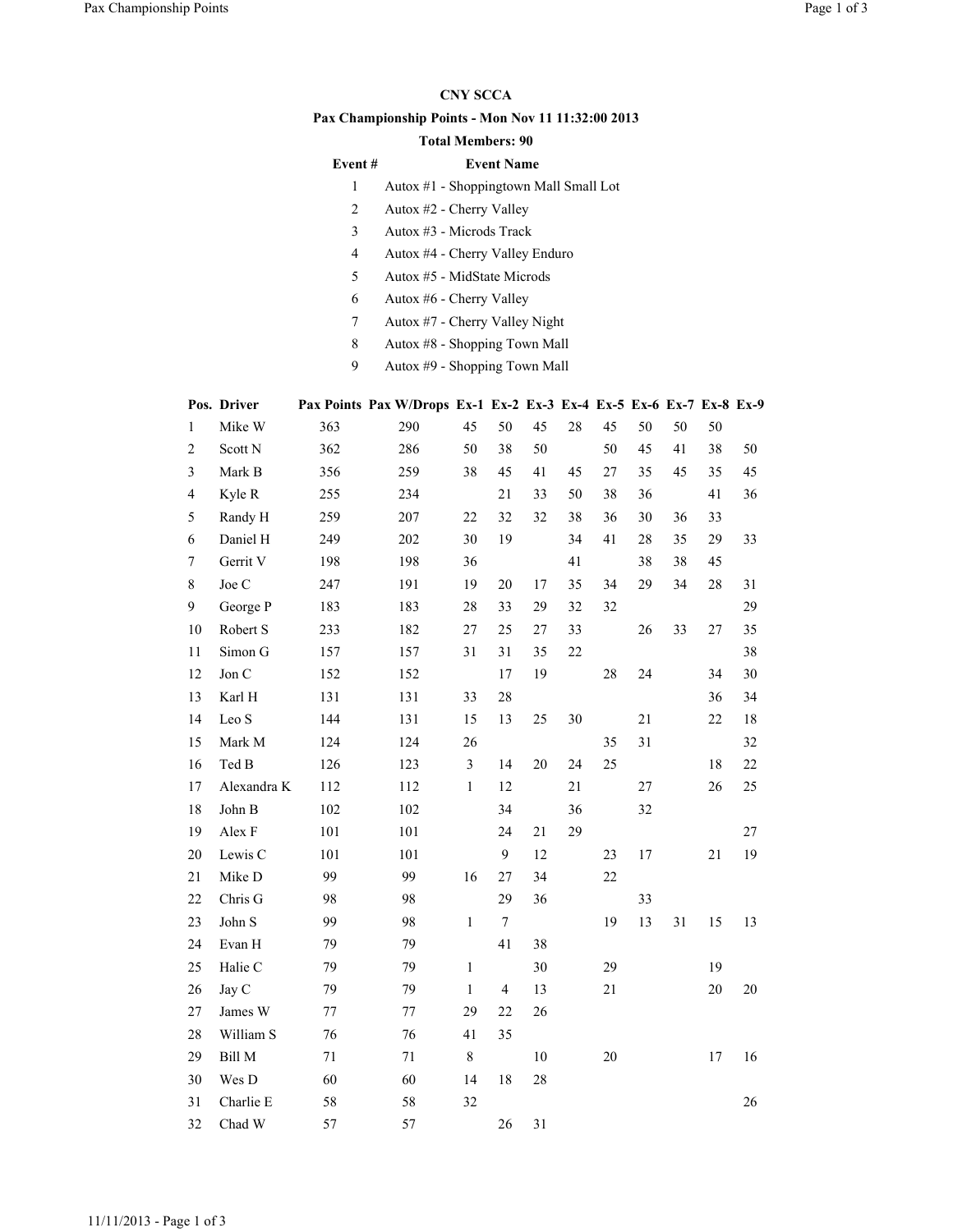| 33     | David B                 | 53     | 53     |              |                | 23     |        | 30 |        |        |    |    |
|--------|-------------------------|--------|--------|--------------|----------------|--------|--------|----|--------|--------|----|----|
| 34     | Eric D                  | 53     | 53     |              | 11             | 16     |        | 26 |        |        |    |    |
| 35     | $\rm Ed~H$              | 52     | 52     | 34           |                | $18\,$ |        |    |        |        |    |    |
| 36     | Charles D               | 51     | 51     |              |                |        |        |    | 19     | $32\,$ |    |    |
| 37     | Joseph C                | 51     | 51     | 21           | $30\,$         |        |        |    |        |        |    |    |
| 38     | Hollie C                | 47     | 47     |              | 23             | 24     |        |    |        |        |    |    |
| 39     | Corey H                 | 46     | 46     | 24           |                | $22\,$ |        |    |        |        |    |    |
| $40\,$ | $\rm Ed$ $\rm L$        | 43     | 43     |              |                | 15     |        |    |        |        |    | 28 |
| 41     | Bob D                   | 41     | 41     |              |                |        |        |    | 41     |        |    |    |
| 42     | Chris P                 | 39     | 39     |              |                |        |        |    | 16     |        |    | 23 |
| 43     | Ben G                   | 36     | 36     |              | 36             |        |        |    |        |        |    |    |
| 44     | Justin ${\bf E}$        | 35     | 35     | 35           |                |        |        |    |        |        |    |    |
| 45     | Colin K                 | 34     | 34     |              |                |        |        |    | 34     |        |    |    |
| 46     | Connor H                | 34     | 34     | $\mathbf 1$  | $\mathfrak{Z}$ |        |        |    |        |        | 16 | 14 |
| 47     | Rob S                   | 33     | 33     |              |                |        |        | 33 |        |        |    |    |
| 48     | James S                 | 32     | 32     |              |                |        |        |    |        |        | 32 |    |
| 49     | Rex F                   | 32     | 32     | 17           |                |        |        |    |        |        |    | 15 |
| 50     | Dustin E                | 31     | 31     |              |                |        |        | 31 |        |        |    |    |
| 51     | Lun C                   | 31     | 31     |              |                |        |        |    |        |        | 31 |    |
| 52     | William R               | 31     | 31     |              |                |        | 31     |    |        |        |    |    |
| 53     | Alex L                  | $30\,$ | $30\,$ |              | $\sqrt{6}$     |        |        | 24 |        |        |    |    |
| 54     | Matt T                  | 30     | 30     |              |                |        |        |    |        |        | 30 |    |
| 55     | Andy T                  | 27     | 27     | $\mathbf{1}$ |                |        | 26     |    |        |        |    |    |
| 56     | $\mbox{Tim}~\mbox{P}$   | 27     | 27     |              |                |        | $27\,$ |    |        |        |    |    |
| 57     | ${\rm Josh} \; {\rm H}$ | 26     | $26\,$ | $\sqrt{6}$   |                |        |        |    | $20\,$ |        |    |    |
| 58     | George W                | 25     | $25\,$ |              |                |        | 25     |    |        |        |    |    |
| 59     | Matt T                  | 25     | 25     |              |                |        |        |    |        |        | 25 |    |
| 60     | Michael S               | 25     | $25\,$ |              |                |        |        |    | $25\,$ |        |    |    |
| 61     | Mike H                  | 25     | 25     | 25           |                |        |        |    |        |        |    |    |
| 62     | Orkhan G                | 25     | 25     | $10\,$       | 15             |        |        |    |        |        |    |    |
| 63     | Chuck H                 | 24     | 24     |              |                |        |        |    |        |        |    | 24 |
| 64     | Helen J                 | 24     | 24     |              | $10\,$         | 14     |        |    |        |        |    |    |
| 65     | Shelly F                | 24     | 24     |              |                |        |        |    |        |        | 24 |    |
| 66     | Andrew S                | 23     | 23     |              |                |        |        |    |        |        | 23 |    |
| 67     | Justin T                | 23     | 23     | 23           |                |        |        |    |        |        |    |    |
| 68     | Noor A                  | 23     | 23     |              |                |        |        |    | 23     |        |    |    |
| 69     | Nooreldin A             | 23     | 23     |              |                |        | 23     |    |        |        |    |    |
| 70     | Matthew G               | 22     | $22\,$ |              |                |        |        |    | $22\,$ |        |    |    |
| 71     | Nate W                  | 21     | 21     |              |                |        |        |    |        |        |    | 21 |
| 72     | David P                 | $20\,$ | $20\,$ | $20\,$       |                |        |        |    |        |        |    |    |
| 73     | Matt J                  | $20\,$ | $20\,$ |              |                |        | $20\,$ |    |        |        |    |    |
| 74     | Conner H                | 19     | 19     |              |                |        | 19     |    |        |        |    |    |
| 75     | Gerrit W                | 18     | $18\,$ |              |                |        |        |    | $18\,$ |        |    |    |
| 76     | Shelly F                | 18     | 18     | 18           |                |        |        |    |        |        |    |    |
| 77     | $\,\text{ted}\,$ r      | 18     | $18\,$ |              |                |        | 18     |    |        |        |    |    |
| 78     | Ken I                   | 17     | 17     |              |                |        |        |    |        |        |    | 17 |
| 79     | John $\mathbf S$        | 16     | 16     |              | 16             |        |        |    |        |        |    |    |